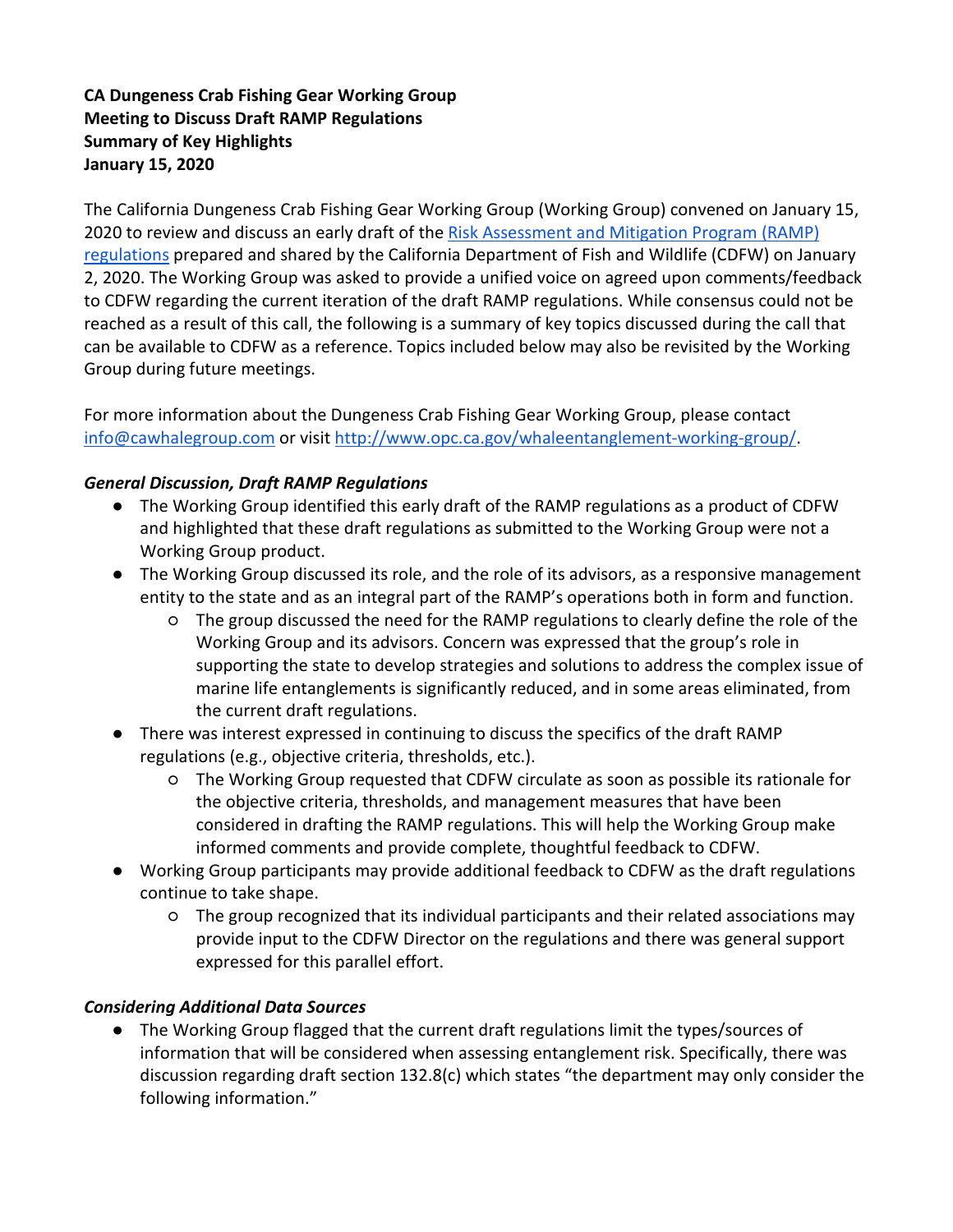- The group discussed the importance of having the RAMP regulations written in a way that allows all best available science to be considered as it becomes available and not limit or preclude CDFW or the Working Group from utilizing additional data sources to inform decision-making and evaluation of risk.
- There was also general agreement that the RAMP regulations should include clear standards and criteria and that any new information received would need to be considered through this lens.
- Most Working Group participants suggested including the concept/term 'adaptive management' in the RAMP regulations, which would further illustrate the need to be responsive to new sources of information once the regulations are in place. Concerns were expressed that the term 'adaptive' has multiple interpretations and could imply that the objective criteria in the RAMP regulations could be changed or altered in the absence of future regulatory revisions. Instead, adaptive management should be used to describe the process of amending RAMP regulations in the future.

## *Considering All Four Risk Factors*

- The Working Group discussed how the RAMP has been designed to consider the relationship across four risk factors: entanglements, marine life concentrations, forage/ocean conditions, and fishing dynamics. The connection across these four factors is core to the process to assess relative risk of entanglements.
	- The group discussed how current draft regulations do not fully consider two of the four risk factors, as designed by the Working Group; forage/ocean conditions and fishing dynamics are absent from the draft. Concerns were expressed about this and the importance of including all four risk factors in the RAMP regulations to effectively evaluate risk was highlighted during the call.
	- The group encouraged CDFW to consider available datasets related to forage/ocean conditions and work with factor leads to establish clear standards and criteria for this factor in the first iteration of RAMP regulations.
	- The group also highlighted the need to design the RAMP regulations so they can be responsive to additional data sources that become available related to fishing dynamics.

## *Entanglement Factor, Account for Disentanglements/Self-Releases (Appropriate Discounting)*

- The group discussed recent feedback shared with CDFW by Pieter Folkens regarding the need to consider successful disentanglements and confirmed self-releases as mitigations of entanglements.
- Some participants were concerned that such discounting will already occur in the NMFS marine mammal stock assessment process and such discounting in the RAMP regulations may undermine the primary goal of the RAMP to prevent entanglements.
- The Working Group identified this topic as a priority for its next meeting (February 2020) to begin to evaluate considering disentanglements/self-releases as part of the criteria included in the entanglement risk factor of the draft RAMP regulations.

### *Fishing Dynamics Data Sources*